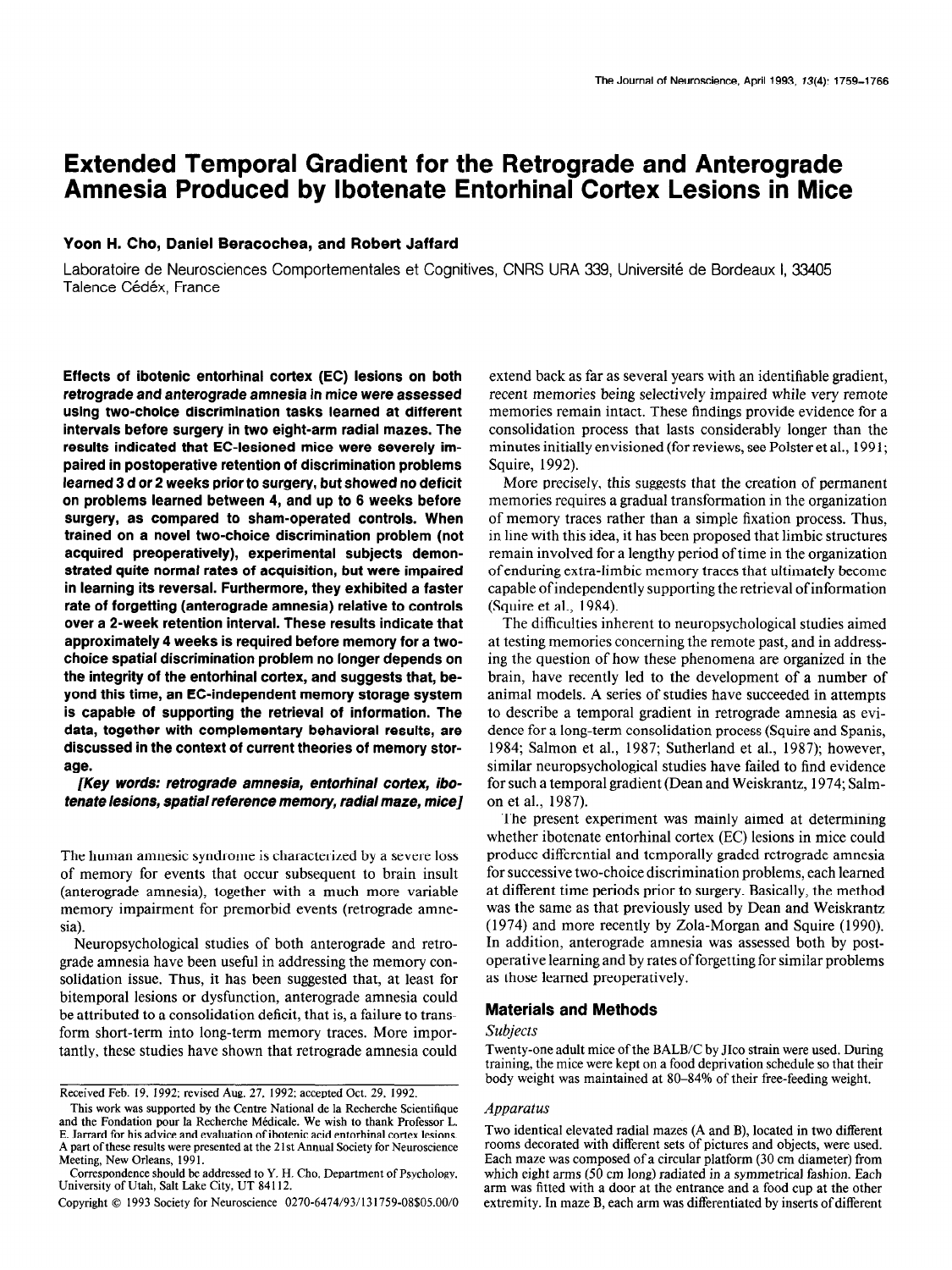

Figure 1. Behavioral procedure used for studying retrograde and anterograde amnesia following ibotenate EC lesion.

black and white visual cues placed on the floor so that the animals could side-strategies to resolve the problems. Half of each of the three suband intramaze cues. the sham-operated group. the sham-operated group.

### Behavioral testing

Preoperative training. The general procedure is summarized in Figure 1. All mice were successively trained on five two-choice discrimination problems. For each of the five problems, two adjacent arms were presented, one of which was always baited. Animals were given daily sessions of 16 trials each as follows. At the start of a trial, the mouse was placed on the central platform, and after 15 sec, the doors giving access to the first pair of selected arms were opened simultaneously. Once the mouse had reached the food tray (baited or not) at the end of the chosen arm, it was allowed to return to the central platform where it was again confined. After 15 sec, the same two doors were opened for the next trial. Training continued (three to five daily sessions) until the animal reached a criterion of 13 correct choices in the same 16-trial session. Training for the second problem (second pair of arms), A2, commenced the next day and was continued until animals attained the same criterion of performance on the second pair of arms. The next set of three discrimination problems was carried out using maze B. Thus, at each of five time periods prior to surgery, animals had learned a different twon's this periods prior to surgery, animals had icarned a different twoproblem (A2) began the day  $f(x)$  of  $f(x)$  and  $f(x)$  and  $f(x)$  and  $f(x)$  and  $f(x)$  $t_1$  problem  $(T_2)$  began the day after the cho of discrimination training it the matrix pair of affins, moreover, annually were given an additional session the following day after attaining criterion on pair A2 where both pairs  $(A1 + A2)$  were presented in a mixed-order. This last session, aimed at familiarizing mice with the mixed-testing procedure used postoperatively in maze B, was given about 6.5 weeks before surgery. Two weeks later (4.5 weeks before surgery) animals began the first pair (B1) in maze B; they were subsequently trained on pairs B2 and B3, at around 2.5 weeks and 4 d before surgery, respectively. The position of the correct arms was counterbalanced across successive pairs, mazes, and subjects. For example, in maze A, the position of the baited arm for pair A1 (i.e., right hand) was inverted for pair A2 (i.e., left hand); moreover, the second selected pair of arms (A2) was spatially symmetrical with regard to the first pair (A1). In maze B, the animals were divided in three subgroups. The position of the baited arm (i.e., left or right) was the same for the first and second pairs for first subgroup, and was the same for the first and third pairs, and the second and third pairs for second and third subgroups, respectively, thus precluding the use of simple

learn the discrimination tasks on the bases of both extramaze (place) groups was attributed to the experimental group and the other half to

Postoperative testing. Retention and reacquisition of the preoperatively learned pairs (Bl-B3) were assessed in maze B. In each daily session, the three pairs were presented eight times each in a mixed order. Upon completion of testing in maze B, animals were given a single retention session for the two pairs (Al and A2) learned preoperatively in maze A, each presented eight times in a mixed order. Postoperative performance in maze B was assessed on each pair (Bl-B3) by the percentage of correct responses recorded on both the first eight trials (first session) and the first 16 trials (first two sessions). Moreover, the number of trials needed to achieve a criterion of five correct responses in five consecutive trials was also determined. The rate of complete reacquisition was assessed by the number of trials needed to reachieve the 13/ 16 criterion used for preoperative acquisition. Retention scores in maze  $A (A1 + A2)$  were assessed by the percentage of correct responses recorded on both the first eight and 16 trials of the single retention of the single retention of the single retention of the single returns of the single returns of the single returns of the single returns of the single r session. SSION.<br>Postoperative learning, reversal, and retention testing (problem B4).

 $T$  ostoperative tearning, reversal, and retention testing (problem  $B4$ ). This experiment was designed to evaluate the anterograde effects of EC lesions on learning, reversal, and long-term retention of a new pair. Thus, after completion of postoperative retention tests, animals were trained on the final (fourth) pair in maze B (B4) according to the same procedure as that described for preoperative training. Once the mouse had reached the 13/16 criterion, the baited arm was reversed and training continued until the animal reattained the same criterion. Two weeks later, retention for discrimination reversal was assessed in a single session of 16 trials.  $\Omega$  of  $\Omega$  is discrimination of  $\Omega$  intramaze cues to discrimination performance. The performance of  $\Omega$ 

 $\sim$  Contribution by intramaze cues to discrimination performance. This last experiment was designed to determine the extent to which subjects used intramaze cues in discrimination. Accordingly, control animals  $(n)$ 6) and EC-lesioned mice  $(n - 12)$  were trained concurrently on the four pairs in maze B. During each daily session, the four pairs were presented six times each, in a mixed order, and training continued until animals reached a criterion of 20 correct responses in 24 trials. The following day, they were given a test session during which intramaze visual cues for a given pair were either maintained in the same position (task A), reversed relative to their initial position (task B), or removed (task C). For each of these three tasks, baited arms remained in the same location with respect to extramaze stimuli. For the last task (task D), the cues were reversed (as for task B) but animals were reinforced by choosing the previously baited visual cue.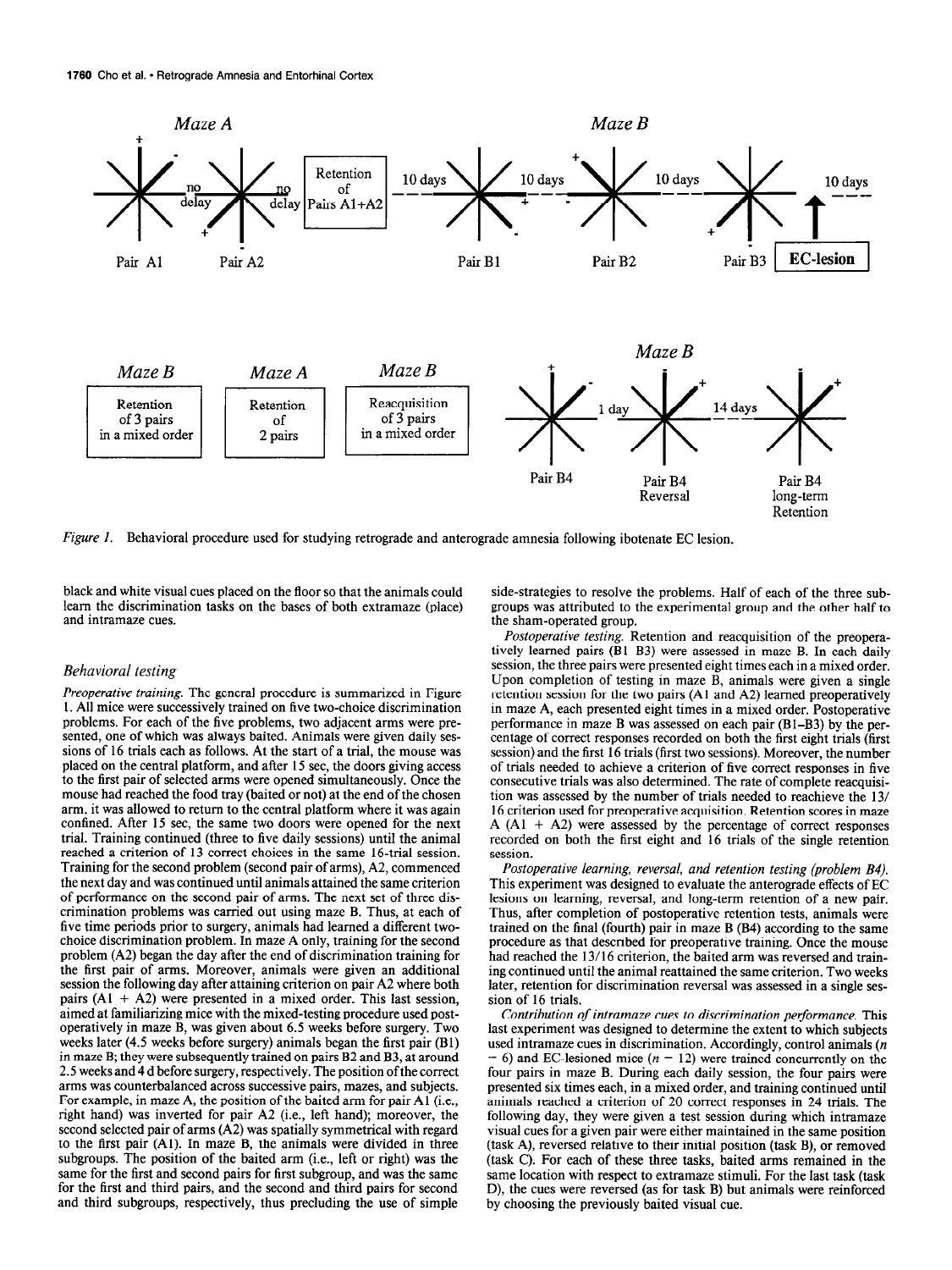|                           | Table 1. Preoperative discrimination scores (mean percentage             |
|---------------------------|--------------------------------------------------------------------------|
|                           | correct) on the last daily session for each of the five pairs learned in |
|                           | both maze A (A1 and A2) and maze B (B1, B2, and B3) in sham- and         |
| <b>EC-lesioned groups</b> |                                                                          |

|                | Maze A     |            |                       |                |                |      |
|----------------|------------|------------|-----------------------|----------------|----------------|------|
|                |            | Pair<br>A2 | Pairs<br>$A1 +$<br>A2 | Maze B<br>Pair | Pair           | Pair |
| Group          | Pair<br>A1 |            |                       | B1             | B <sub>2</sub> | B3   |
| $EC (n = 12)$  | 87.1       | 86.6       | 85.4                  | 87.1           | 88.4           | 90.2 |
| Sham $(n = 9)$ | 84.4       | 85.2       | 79.2                  | 89.1           | 92.2           | 91.4 |

In maze. A, animals were given an additional single session with pairs Al and A2 presented in a mixed order.

### Surgery

The bilateral lesions of the entorhinal cortex  $(n = 12)$  were performed using ibotenic acid. Animals were anesthetized with an intraperitoneal injection of pentobarbital (100 mg/kg) and positioned in a Kopf stereotaxic apparatus. Small quantities of ibotenic acid dissolved in phosphate-buffered saline (10 mg/1 ml) were injected using a 1  $\mu$ l Hamilton syringe mounted on the stereotaxic frame. The injections were made at two sites per hemisphere. At the first site, injections were made at 2.0 mm (0.03  $\mu$ l), 3.0 mm (0.03  $\mu$ l), and 3.5 mm (0.04  $\mu$ l) ventral to the surface of the brain at AP  $-4.3$  mm posterior to bregma, L  $\pm$  4.0 mm to midline. At the second site, volumes injected were  $V - 1.5$  mm (0.04)  $\mu$ l), -2.0 mm (0.04  $\mu$ l), and -3.0 mm (0.05  $\mu$ l) at AP -4.8 mm, L  $\pm$ 3.2 mm. Sham-operations (n = 9) were carried out using the same surgical procedures as for mice in the EC group except for the injection of ibotenic acid. Animals were allowed a recovery period of ten days before the start of postoperative retention tests.

### Histology

On completion of the experiment all animals were perfused intracardially with physiological saline and formalin. The brains were removed, fixed in formalin-sucrose, and sectioned horizontally on a microtome  $\frac{1}{40}$  pm. The brain sections were stained using this sing for histological primary  $\frac{1}{40}$ at 40  $\mu$ m. The brain sections were stained using thionin for histological examination of the position and extent of the lesions.

### Results

### Histology

Examination of the brain sections of all experimental subjects  $(n = 12)$  revealed extensive bilateral damage to the entorhinal cortex extending fully along the dorsoventral area. Eight EClesioned mice revealed somewhat limited and selective bilateral designed inter-to vegical somewhat influed and selective planetial  $t_{\text{max}}$  (Fig. 2, top right). The damage included both lateral  $\alpha$  and  $\alpha$  (Fig. 2, top right). The damage included both factor and include subdivisions of the choining correct, and occasionally some cells of the vellular subcurding. At the most ventilar evel, there was an inconsistent loss of cells. The other four experimental mice showed, in addition to the extensive EC lesion, some loss of cells in the caudal dentate gyrus, ventral subiculum, and especially adjacent ventral CA1–CA3 subfields of the right hippocampus across the dorsoventral level (Fig. 2, bottom left). In all cases, damage to the lateral part of the entropy  $\mathcal{L}(\mathcal{A})$ 

In all cases, damage to the lateral part of the emore was more pronounced than that to the medial part.

The nine animals in the sham-operated group exhibited no apparent damage except for a slight increase in glial cells at the site where the micropipette penetrated the neocortex.

## Periodici training training the training of the training of the training of the training of the training of the training of the training of the training of the training of the training of the training of the training of th

### **Preoperative training**

Animals learned the first pair (maze  $A$ , 6.5 weeks prior to sur-



Figure 2. Horizontal reconstructions [from dorsal  $(D)$  to ventral  $(V)$ ] of lesion placement and size of each representative subject of the case of the lesion limited to the entorhinal cortex including both medial and lateral part (top right) and the case of EC lesion combined to that of adjacent right ventral CA1-CA3 fields of the hippocampus (bottom left). EC, entorhinal cortex; CA1 and CA3, fields of the hippocampus; DG, dentate gyrus; L, left; R, right.

subsequent four pairs (A2, Bl, B2, and B3) were learned more quickly [respectively, 2.18, 2.54, 2.36, and 2.46 sessions; trend analysis on the five pairs:  $F(1,19) = 69.0, p < 0.001$ . Successive learning curves and sessions to criterion for the five pairs were comparable for both animals that underwent EC lesioning and comparable for both annihais that underwent LC resioning and<br>for shown operated subjects (F values  $\leq 1$ ). Finally, as shown in The shall-operated subjects  $(T$  values  $\leq T$ ), I many, as shown in Table 1, discrimination scores on the last day of training for each of the three pairs learned in maze  $B(B1-B3)$  did not differ between pairs and groups ( $F$  values  $\lt$  1). Although animals of the sham-lesioned group were slightly inferior to the EC-lesioned mice when tested on pairs Al and A2 (79.2% vs. 85.4%), this was not statistically significant  $[F(1,19) = 2.66; p > 0.10]$ .

### Postoperative retention tests

Results are summarized in Figure 3 and Table 2. Suits are summarized in Figure 5 and 1 able 2.

*Maze B*. Whatever the measure used, sham-operated mice  $(n)$  $= 9$ ) exhibited a significant forgetting of the three discrimination problems across the 5.5 week time period first eight trials (day 1): from  $84.7\%$  for the third pair learned 10 d earlier (B3) to  $62.5\%$  for the first one learned 5.5 weeks before testing (B1); trend analysis, three pairs:  $F(2,16) = 13.5$ ,  $p < 0.001$ ; first 16 trials: from 87.5% for the third pair (B3) to 66.7% for the first<br>one (B1)  $(p < 0.001)$ , and from 6.2 trials (B3) to 18.0 trials (B1)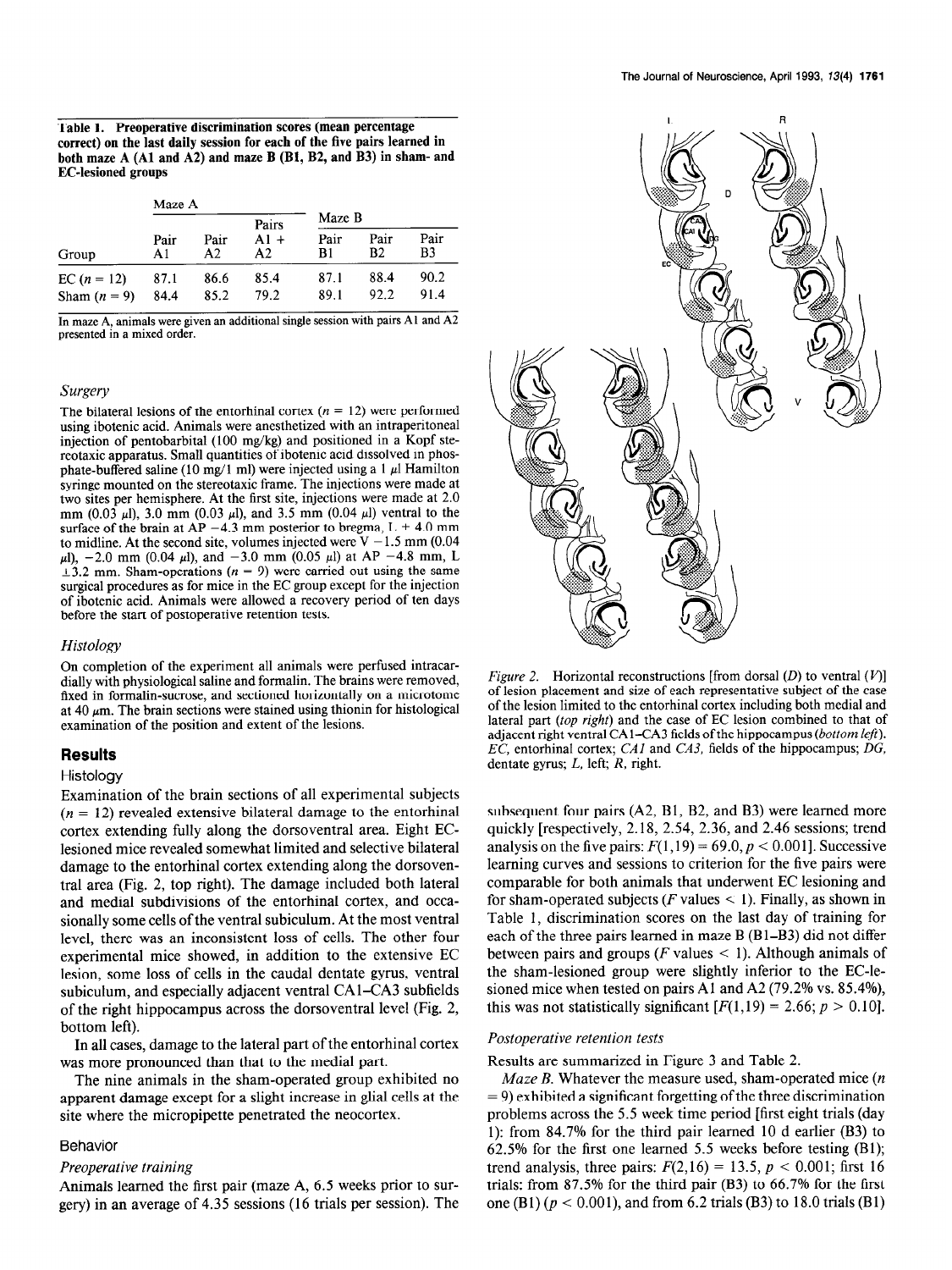

Figure 3. Postoperative retention scores on the first 16 trials (mean  $\pm$ SEM) in EC-lesioned ( $\bullet$ ) and sham-lesioned (O) animals as a function of the learning-surgery interval. Retention of pairs Bl, B2, and B3 learned in maze B was assessed 10 d after surgery by presenting each of the three pairs in a mixed order. Retention of the two pairs  $(A1 +$ Of the three pairs in a mixed order. Retention of the two pairs  $(A)$  +  $(A)$ Az) rearried in maze A was assessed separately 12 d and surgery.

to reach the 5/5 criterion ( $p < 0.05$ ). Finally, it must be noted that discrimination scores recorded on the second day of testing were slightly, but not significantly, better than those recorded on the first day [pooled three pairs, 24 trials, day 2 vs. day 1: 79.6% vs. 73.6%;  $F(1,8) = 3.4$ ;  $p = 0.10$ ].

 $I_{10}$  contrast, performances of EC-lesioned mice (n = 12) tended  $t_{\rm H}$  contrast, performances of LC-resioned inter $\left(n - 12\right)$  tender to improve as the retention interval increased. Thus, experimental subjects exhibited better performance for remote infor $m_{\rm H}$  and  $m_{\rm H}$  is the recently pair  $m_{\rm H}$  and  $m_{\rm H}$  and  $m_{\rm H}$  and  $m_{\rm H}$  and  $m_{\rm H}$  and  $m_{\rm H}$  and  $m_{\rm H}$  and  $m_{\rm H}$  and  $m_{\rm H}$  and  $m_{\rm H}$  and  $m_{\rm H}$  and  $m_{\rm H}$  and  $m_{\rm H}$  and  $m_{\rm H}$   $m$ ation (instructured pair, B3) than for televity acquired information (third pair, B3) both on the first 16 trials [67.2% vs.<br>56.8%;  $F(1,11) = 6.0$ ;  $p = 0.03$ ] and on the number of trials

needed to achieve the 5/5 criterion (13.0 vs. 38.8 trials; Wilcoxon signed-rank test,  $z = -2.19$ ;  $p < 0.02$ ). However, even though the mean discrimination scores recorded on the first 8 trials was significantly above chance level (50%) on the first (B 1, 67.7%;  $p < 0.01$ ) but not on the third pair (B3, 56.3%;  $p >$ 0.30) the difference between these two pairs did not reach statistical significance  $[F(1,11) = 2.4; p = 0.15]$ . Finally, there were no significant differences between discriminations scores observed on the first and second days of testing, both on the pooled three pairs (24 trials, day 1 vs. day 2: from 61.5  $\pm$  2.9% to 62.2  $\pm$  1.8%) and on each pair (eight-trial blocks, day 1 vs. day 2:  $F$  values  $\leq 0.12$  for all comparisons). Moreover, these slight changes were not significantly different from those observed in sham-lesioned mice  $\left[\text{group} \times \text{day}\right]$  interactions for the pooled three pairs:  $F(1,19) = 0.94$ ; for each pair:  $F(1,19) < 1.6$ ;  $p >$ 0.201.

Maze A. Experimental and control groups exhibited above chance ( $p < 0.01$ ) and comparable discrimination scores both on the first eight (67.7% and 73.6%, respectively) and first 16 trials (69.3% and 70.1%) of the single session for the two pairs  $(A1 + A2)$  learned 7 weeks earlier.

### Reacquisition in maze B

Results are summarized in Table 2. For sham-lesioned animals, the mean number of trials needed to reachieve the 13/16 acquisition criterion on each of the three pairs (Bl-B3) tested concurrently (eight trials per pair in each session) decreased as the retention interval increased [trend analysis:  $F(2,16) = 7.0$ ,  $p < 0.01$ ]. In contrast, an inverse but nonsignificant trend was observed in EC-lesioned subjects [trend analysis:  $F(2,22) = 1.73$ ,  $p = 0.20$ ; lesioned animals performed significantly worse than controls [group:  $F(1,19) = 25.4$ ,  $p < 0.001$ ] with a significant group  $\times$  pair interaction [F(2,38) = 5.6; p < 0.01].

### Postoperative learning, reversal, and retention testing fourth pair in maze B)

As shown in Figure 4A, EC-lesioned animals learned the novel fourth pair (B4) in maze B at the same rate as controls [first 3 d;  $F(2,38) = 0.69$ ] and reached the criterion in a slightly, but not significantly, higher number of sessions  $[4.1 \text{ vs. } 2.9; F(1,19)]$  $= 1.46$ ;  $p > 0.20$ ]. In contrast, reversal learning (Fig. 4B) was significantly impaired in EC-lesioned as compared to sham- $\epsilon$  is the three first session and the three first session  $\epsilon$  is  $\epsilon$ p estimated all though the difference in the sessions  $[t(1,17) - 7.5]$ ,  $p < 0.02$ , though the difference in the number of sessions to criterion did not reach significance [4.8 vs. 3.3;  $F(1,19) = 3.6$ ;

Table 2. Mean percentage correct responses (aSEM) on the first eight trials (aSEM) on the first eight trials (day 1) of the first eight trials (day 1) or the first eight of the first eight of the first eight of the first e The  $2$ , ineal percentage correct responses ( $\pm$ SEN) on the first eight trials (day 1) or retention in maze A and maze B, and mean numb trials  $(\pm SEM)$  needed to achieve the 5/5 and 13/16 criteria (maze B only) on each pair learned at different intervals (in parentheses) before surgery in sham- and EC-lesioned animals

| Measure         | Group | $B3(0.5$ week)     | $B2(2$ weeks)     | $B1(4 \text{ weeks})$ | Trend analysis<br>Maze B | $A1 + A2$<br>$(8 \text{ weeks})$ |
|-----------------|-------|--------------------|-------------------|-----------------------|--------------------------|----------------------------------|
| % correct,      | Sham  | $84.7 \pm 2.8$     | $73.6 \pm 4.4$    | $62.5 \pm 4.2$        | p < 0.001                | $73.6 \pm 4.4$                   |
| first 8 trials  | EC    | $56.3 \pm 4.7***$  | $60.4 \pm 4.6$    | $67.7 \pm 4.7$        | <b>NS</b>                | $67.7 \pm 5.6$                   |
| 5/5 criterion   | Sham  | $6.2 \pm 0.5$      | $11.9 \pm 3.4$    | $18.0 \pm 4.4$        | $p = 0.03$               | -                                |
| (no. trials)    | EC    | $38.8 \pm 10.1***$ | $27.2 \pm 7.6$    | $13.0 \pm 2.0$        | $p = 0.02$               |                                  |
| 13/16 criterion | Sham  | $20.4 \pm 2.4$     | $25.8 \pm 4.0$    | $35.6 \pm 2.7$        | p < 0.01                 | --                               |
| (no. trials)    | EC.   | $47.5 \pm 4.9***$  | $49.8 \pm 4.6$ ** | $40.0 \pm 3.3$        | NS                       |                                  |

Results (p value) from trend analysis (pairs B1, B2, and B3) performed on each measure for each group are shown in the sixth column. Asterisks indicate a significant difference (\*\*\*,  $p < 0.001$ ; \*\*,  $p < 0.01$ ) between EC- and sham-lesioned groups (see Results for further analysis).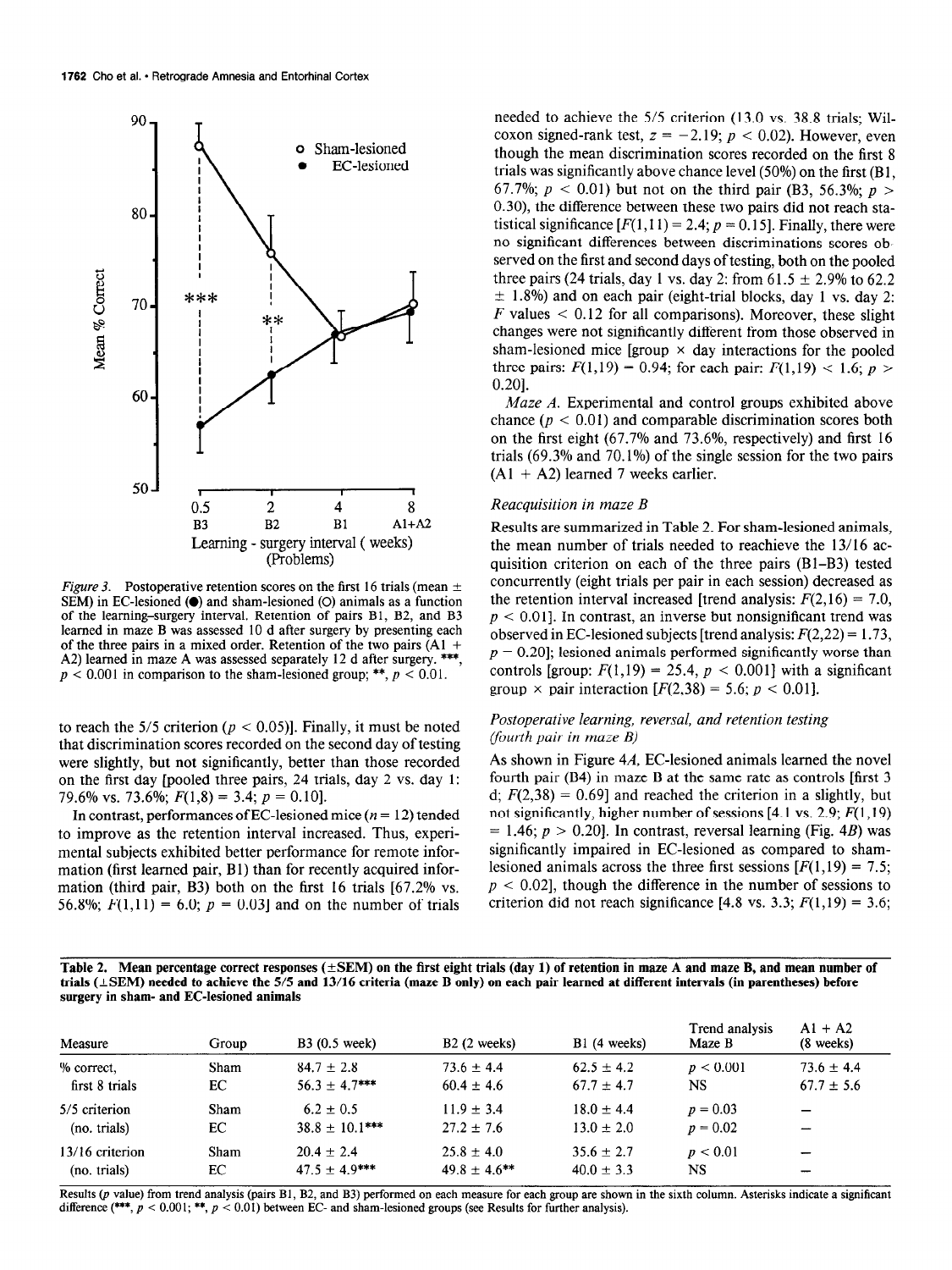

Figure 4. Discrimination performances of EC-lesioned ( $\bullet$ ) and sham-lesioned (O) animals tested on the fourth pair in maze B (B4): acquisition (A) and reversal  $(B)$  learning curves across the three first daily sessions of each stage. C, Discrimination performance on the last reversal learning session (delay 0) and on the 2 week delayed retention session. \*,  $p < 0.05$ ; \*\*,  $p < 0.01$ ; \*\*\*,  $p < 0.001$ ; in comparison to the sham-lesioned group.

 $p = 0.07$ ]. In fact, four EC-lesioned mice were still responding at levels below chance (50%) on the third session and two of them were unable to achieve the criterion within seven sessions. These two subjects were discarded for subsequent testing. As shown in Figure 4C, EC-lesioned animals that exhibited the same level of performance as controls on the last reversal training session (90.6% vs. 9 1 .O%) displayed a faster rate of forgetting over the two weeks retention interval [groups  $\times$  delays interaction:  $F(1,17) = 13.8, p < 0.01$ .

### Relationships between postsurgery learning deficits and retrograde amnesia

As compared to all other animals (sham- and EC-lesioned), four EC-lesioned subjects exhibiting unilateral lesions of the hippocampal CA subfields (Fig. 2, bottom left), were disproportionally impaired on the acquisition and reversal of the pair B4 (see previous section). However, as can be seen in Table 3, these subjects were indistinguishable from the others in their retention scores on the pair Bl learned four weeks before surgery, and from the other eight EC-lesioned animals for retention scores on the most recently acquired pairs (B2 and B3).

### Contribution of intramaze cues to discrimination performance

 $R_{\text{R}}$ Results are summarized in Figure 5. Changing the location (task  $\sum_{n=1}^{\infty}$ 

decrease in discrimination performance on the three tasks (including that of A, cues unchanged) for which baited arms remained in the same location with respect to extramaze stimuli [three tasks;  $F(2,28) = 5.79$ ;  $p < 0.01$ ]. However, more importantly, performances recorded on the test session were not significantly different among groups  $[F(1,14) = 1.86; p > 0.10]$ and tasks  $[F(2,28) = 0.73, NS]$  with no significant group  $\times$  task interaction  $[F(2,20) = 0.92, NS]$ . For task D, in which the location of the baited and nonbaited cues were reversed with respect to extramaze stimuli, discrimination performance dropped below chance level in both groups [3 1.3% and 41.3% for, respectively, EC- and sham-lesioned groups;  $F(1,14) = 1.91$ , NS].

### **Discussion**

The main finding of this experiment is that bilateral ibotenate lesions of the entorhinal cortex produce a lengthy and temporally graded retrograde amnesia (about 4.5 weeks). Thus, when tested concurrently on three two-choice discrimination problems, each learned at different time periods (maze B), control mice exhibited significant forgetting with increasing retention intervals (from about 2 weeks to 6 weeks). In contrast, operated  $\frac{1}{2}$  and  $\frac{1}{2}$  and  $\frac{1}{2}$  and  $\frac{1}{2}$  better retention scores for the less animals actually exhibited better retention scores for the less recently learned pair (i.e., 4.5 weeks before surgery) than for the two pairs learned within 2 weeks prior to surgery. Finally, for

Table 3. Mean number of sessions (GEM) necessary to acquire pair B4 (Acquisition) and its reversal (Reversal) in maze B, and total of two Table 3. Mean number of sessions ( $\pm$ SEM) necessary to acquire pair B4 (Acquisition) and its reversal (Reversal) in maze r

| Group     | Pair B4 (postsurgery) |               |                | Pair B1                        | Pair $B2 + B3$                 |
|-----------|-----------------------|---------------|----------------|--------------------------------|--------------------------------|
|           | Acquisition           | Reversal      | $A + R$        | reacquisition (%)              | reacquisition (%)              |
| EC        |                       |               |                |                                |                                |
| $(n = 4)$ | $7.3 \pm 1.3$         | $7.5 \pm 0.6$ | $14.8 \pm 1.3$ | $4.3 \pm 0.7$ (70.4 $\pm$ 8.2) | $6.3 \pm 1.1$ (59.4 $\pm$ 2.2) |
| $(n = 8)$ | $2.5 \pm 0.3$         | $3.5 \pm 0.3$ | $6.0 \pm 0.3$  | $5.4 \pm 0.5$ (65.7 $\pm$ 3.5) | $6.0 \pm 0.7$ (58.7 $\pm$ 2.5) |
| Sham      |                       |               |                |                                |                                |
| $(n = 9)$ | $2.9 \pm 0.4$         | $3.3 \pm 0.4$ | $6.2 \pm 0.4$  | $4.4 \pm 0.3$ (66.7 $\pm$ 2.8) | $2.9 \pm 0.3$ (81.7 $\pm$ 2.9) |

Mean numbers of sessions required to reachieve the criterion on pair B1 learned initially 4.5 weeks before surgery and on B2 and B3 acquired 2.5 and 0.5 weeks before surgery were reported in right two columns, with their r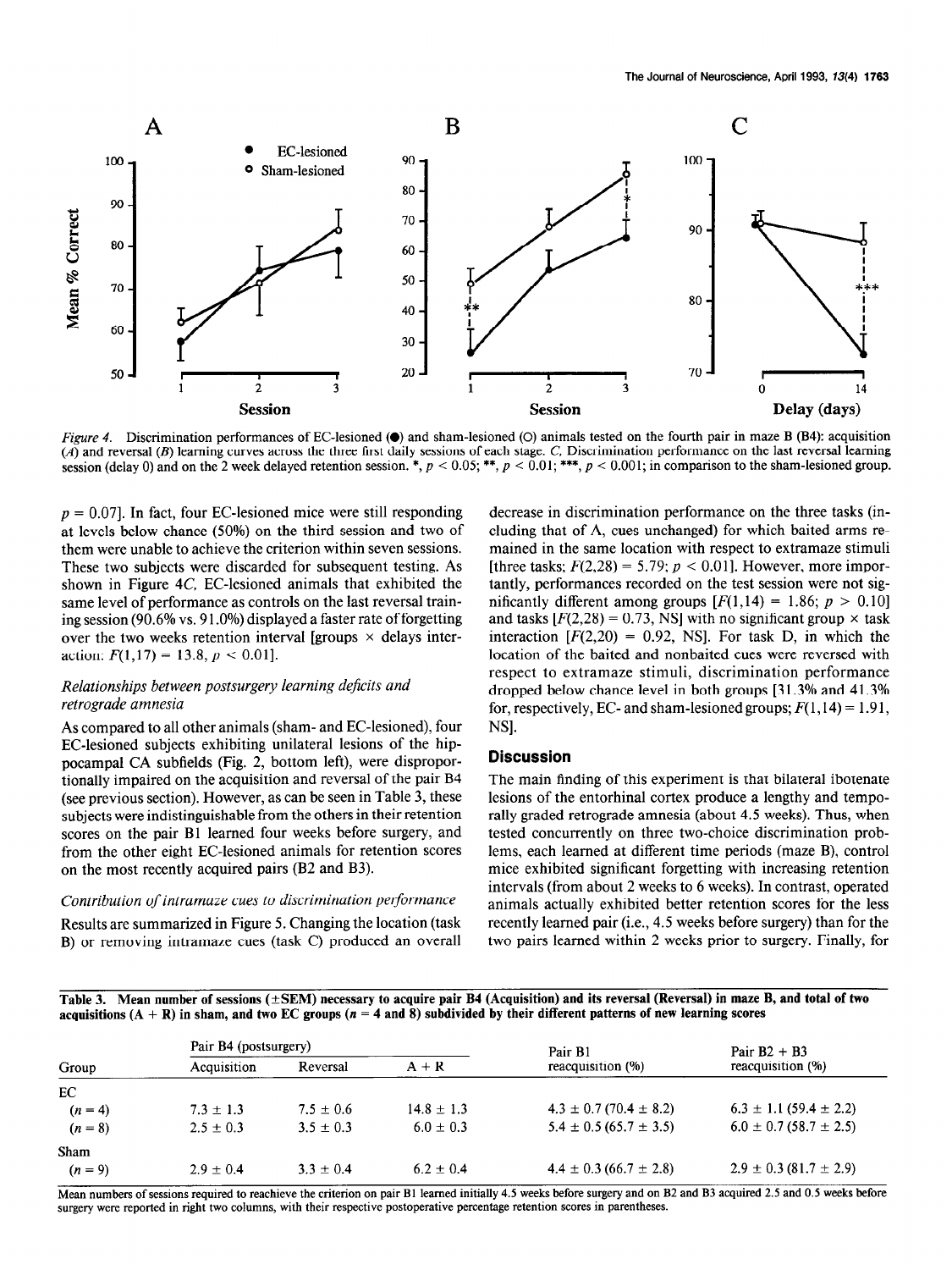

Figure 5. Mean correct percentages on the last session of reacquisition of four tasks with initial cue positions  $(O,$  sham-operated controls;  $\bullet$ , EC-lesioned animals), and those recorded in modified cue positions for each of four tasks (*open bars*, sham-operated controls; *shaded bars*, EClesioned animals). For that, intramaze visual cues were either maintained in the same position (task  $A$ ), reversed relative to their initial one (tasks  $B$ ,  $D$ ) or removed (task  $C$ ). The baited arms remained in the same spatial location for all tasks except for the task D, for which the baiting arm is matched with visual cue.

both the pairs in maze B (Bl) and the two pairs in maze A (Al and A2) learned about 4.5 and 6.5 weeks before surgery, EClesioned animals exhibited the same retention scores as shamoperated controls. Taken as a whole, these results indicate that a 4 week period is required before memory for a two-choice discrimination problem no longer depends on the integrity of the entorhinal cortex; they also suggest that, beyond this time, an EC-independent memory storage system is capable of supporting the retrieval of information.

A long temporal gradient for retrograde amnesia ranging from 2 d to 12 weeks has been previously reported in animals fol-2 d' to 12 weeks has oeen previously reported in animals forhowing ciculous dust be shock (Squite and Spanis, 1984) and  $\frac{1}{2}$ hippocampal lesions (Sutherland et al., 1987; Winocur, 1990; Zola-Morgan and Squire, 1990). These findings suggest that, even though different tasks, species, and treatments might gen- $\epsilon$  or through different tasks, species, and incuments implies generale different estimates of the length of the consolidation period, there exists a general consensus for a consolidation process that lasts considerably longer than the seconds or minutes initially envisioned (see Squire, 1992, for a review).

It must be mentioned, however, that in our present experiment none of the measurements of retention that were used may be considered as a pure probe of memory since more than a single (the first) trial was necessary to assess discrimination performance reliably on each pair. Indeed, whereas on the first trial, the animal's choice may be considered as entirely dependent on the retrieval of information learned before surgery, choices subsequent to the first trial may additionally benefit from information obtained by the outcome of the preceding trials. Thus, even though, in both groups, we did not observe significant relearning between the first and second day of retention testing, one cannot totally rule out a contamination of retention measurements by relearning processes that would have occurred at the very beginning of the first retention session. A comparison of the number of trials needed to achieve successively the  $5/5$  and  $13/16$  criterions in the experimental group indicated that,

whereas animals required significantly less trials to reach the  $5/5$  criterion for remote (B3) than for recently acquired information  $(B1)$ , this difference was reduced and no longer significant for the subsequent 13/16 criterion (see Table 2). An opposite pattern of results has in fact been reported by Sutherland et al. (1987), who showed that retrograde amnesia produced in rats by hippocampal damage was more pronounced at the end than at the beginning of retention, in a test of spatial reference memory in the Morris water maze task. One possible explanation for this discrepancy (among others) could be the degree of anterograde learning impairment produced by the lesion with respect to the task considered. It seems, however, that as a general rule, there is a dissociation between the effects of lesions of the hippocampal formation on acquisition behavior and retention. Thus, retrograde amnesia has been reported on tasks for which learning was either impaired (Sutherland et al., 1987), unimpaired (Winocur, 1990), or even facilitated (Sara, 1981). These observations could be of theoretical importance with respect to the dissociation between the role of the hippocampus as a (temporary) neuronal substrate for memory traces and its further involvement in memory consolidation (see below).

Coming back to our own results, it seems quite clear that ibotenate lesions of the entorhinal cortex produced little, if any, impairment for the acquisition of the new (B4) pair; moreover, even for the four subjects that were actually impaired on postoperative learning (probably because of extra-entorhinal damage), there was no evidence at all for a greater impairment of remote memory than in other animals (see Table 3). Together with the observation that, over the 2 week period following postoperative acquisition, lesioned mice showed faster forgetting than controls (anterograde amnesia), this suggests that both the anterograde and retrograde amnesia observed are more likely to reflect a loss of memory rather than an impairment of reacquisition.

It is now important to consider the type of memory that was It is now important to consider the type of memory that was anceled by EC resions in this study. Before starting the experbetter retained over long periods if animals were provided with better retained over long periods if annuals were provided with intramaze in addition to extramaze distal cues. In fact, our results suggest that, at least in overtrained animals, the contribution of intramaze cues to discrimination scores was quite low. First, data from preoperative learning showed that shifting from the last noncued task of maze  $A(A2)$  to the first cued one in maze  $B(B1)$  had no detectable facilitative effect on the speed of acquisition; similarly, no differences were observed between postoperative retention scores for the cued (B1) and the two noncued (A1 + A2) tasks, which, moreover, were both tested at a longer retention interval than the first one (see Fig. 3). Second, the fact that animals continued to discriminate correctly and significantly between arms after intramaze cues had been either reversed or removed for a given task, strongly suggests that they mainly used distal cues. Indeed, even though mice from both groups were disturbed by these changes, as shown by their overall decrease in performance, no significant differences were observed between tasks for which a change in intramaze cues was carried out and the one for which it was not (see Fig. 5). Thus, it seems reasonable to postulate that animals solved the task by using relationships between distal elements of the environment (i.e., spatial mapping; O'Keefe and Nadel, 1978) or other configural associations (Sutherland and Rudy, 1989) rather than simple associations. In these conditions, the hip-pocampal formation, in concert with posterior cortical areas,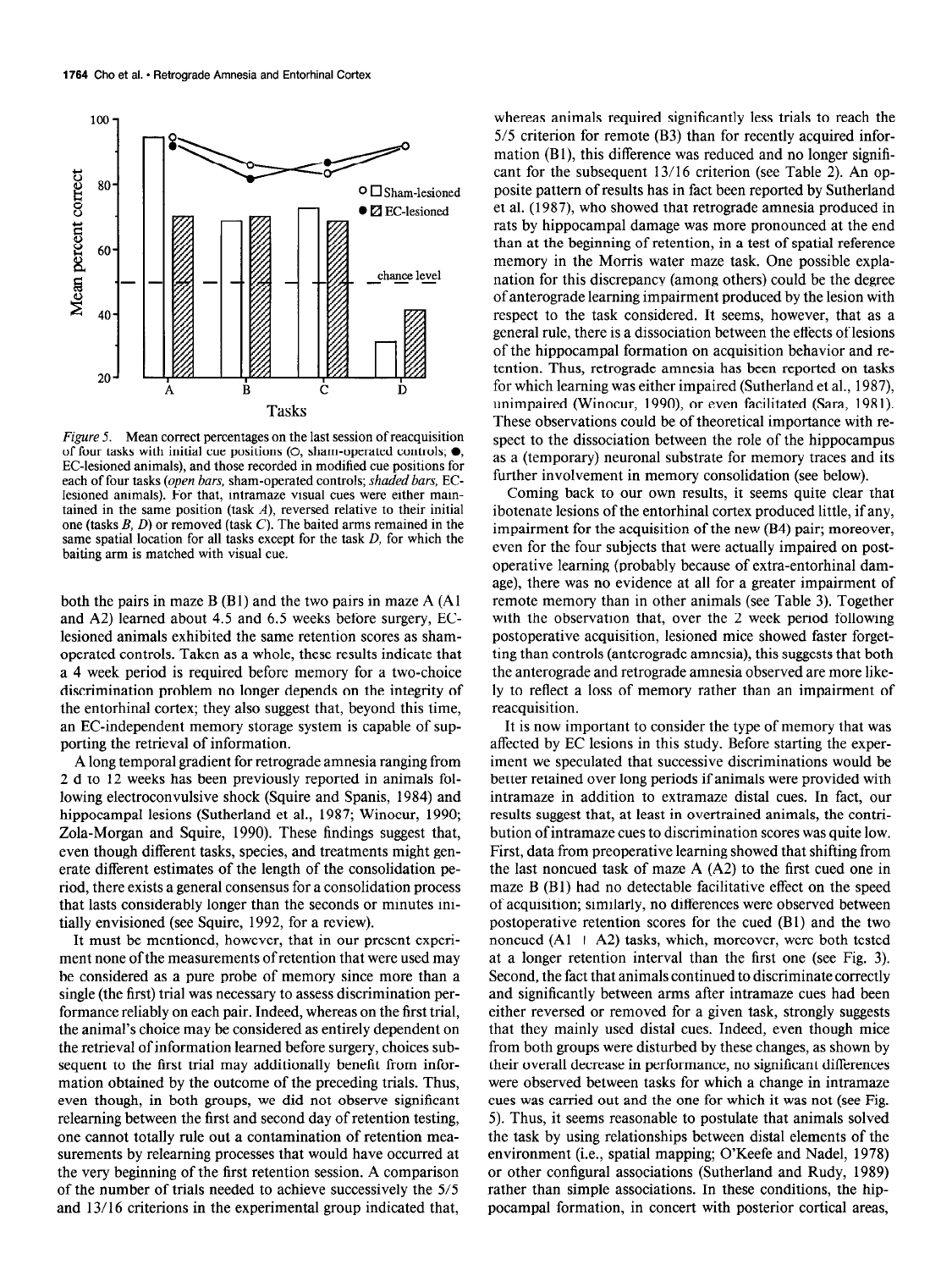would initially be involved in the internal representation of this above) seems to contradict the hypothesis that, initially, the type of information. hippocampal formation supports a subset of the whole infor-

entorhinal cortex seems no longer to be necessary to sustain that were given no or less important preoperative training than normal remembering, one might suppose that normal behav- the subjects of the present experiment were actually impaired ioral forgetting actually reflects "hippocampal forgetting." This (Cho and Jaffard, unpublished observations). As pointed out by would suggest a close relationship not only between the rates of several authors, this emphasizes the importance of preoperative behavioral forgetting for spatial information and decay of hip- training in deciding whether a given lesion impairs a given task pocampal long-term synaptic enhancement (Barnes and Mc- (Barnes, 1988; Jarrard, 1991). This suggests that the "learning Naughton, 1985), but also between these two phenomena and to learn" phenomenon, as well as learning a simple two-choice the temporal gradient of retrograde amnesia. Whatever be the discrimination problem, may be spared by EC lesions, provided case, there is no reason to believe that the internal representation animals are given a minimum degree of preoperative training, that survives hippocampal forgetting or lesioning holds exactly with a sufficiently long delay before the lesion is performed. the same information (i.e., a duplication, even though weak- Therefore, this would mean that, as preoperative training proened) as that held earlier by, presumably, both hippocampal gressed, the need for a hippocampal representation of events and cortical substrates. Assumptions concerning a dynamic and that must be remembered in the same context and requiring the evolutive process of memory representations in the brain have same basic rule (learning set) diminishes. been suggested on several occasions, for example, "engram mi- Since, despite this spared learning ability, lesioned animals gration" during interhemispheric transfer of monocularly ac- nevertheless exhibited anterograde amnesia, this could reflect a quired visual discrimination (Bures and Buresova, 1990), dissociation between the two classically hypothesized functions "memory spread" over time from the hippocampal-entorhinal of the hippocampal formation, that is, as a temporary storage area to widespread forebrain areas (Flexner et al., 1991), and site for certain kinds of information (Rawlins, 1985) and as a "flow of memory" generated by a one-trial passive avoidance consolidation-organizer device (Squire, 1992). More precisely, task from intermediate medial hyperstriatum ventrale to lobus unless one considers that consolidation is a simple fixation proparolfactorius in chicks (Rose, 1991). cess, it is difficult to imagine how the hippocampal formation

time passes, some subtle changes may occur in the strategy the without storing any index of the original experience (cf. Teyler animal uses on the retention test, as long as this strategy has a and DiScenna, 1986). sufficiently adaptive value with respect to the demands of the task. We have begun to investigate such a possibility. First, even though subjects tested for remote memory (4 weeks or more following learning) exhibited performances well above chance levels, they generally behaved as if they did not remember the discrimination problems (i.e., they did not hesitate before choosing as they did for recent memories); although this may represent a rather anthropomorphic argument, it would suggest that animals solved the task on the basis of less but sufficient information than initially. Second, recent experiments have provided indirect evidence that the tendency to use an egocentric strategy becomes more prominent as the retention interval increases. More precisely proactive interference produced by a previously learned task on the acquisition of the following one, for which position of the correct arm relative to the animals' position was reversed (i.e., right hand then left hand or inversely), was more pronounced for long (3 weeks) than for short (1 d) intervals (Y. H. Cho and R. Jaffard, unpublished observations). Finally, the fact that some units in the rat parietal cortex have been found to fire during particular movements (i.e., right or left turns) in conjunction with local features (i.e., visual stimuli) (Leonard and McNaughton, 1990; McNaughton et al., 1990) would agree with the idea that only this kind of subset of the whole initial representation would ultimately be maintained in the posterior prosentation would unimately be maintained in the posterior for the type of events we have studied would involve a term of the studies of the studies of the studies of the studies of the studies of the studies of the studies of the studies of the studies of the studies of the studi for the type of events we have studied would involve a "translocation" of the internal representation and a change in its code. The fact that, for these events, retrograde amnesia was temporally graded, also suggests that during a period of about 4 weeks the entorhinal cortex remains necessary to organize (or consolidate) the cortical memory trace fully.  $\frac{1}{2}$  and  $\frac{1}{2}$  in section in the lack the lack the lack the lack the lack the lack the lack the lack the lack the lack the lack the lack the lack the lack the lack the lack the lack the lack the lack the lack the

At this point, it seems necessary to return again to the facts of effect of EC lesion on postoperative acquisition of the B4 task. Indeed, this finding, together with some other ones (see

Since, after a sufficient amount of time (about 4 weeks) the mation. In the task we have used, however, EC-lesioned animals

In the context of the present experiment, this means that, as could influence and organize extra-hippocampal memory traces

### References

- Barnes CA (1988) Spatial learning and memory process: the search for their neurobiological mechanisms in the rat. Trends Neurosci 11: 163-169.
- Barnes CA, McNaughton BL (1985) An age comparison of the rates of acquisition and forgetting of hippocampal synapses. Behav Neurosci 99:1040-1048.
- Bures J, Buresova 0 (1990) Reversible lesions allow reinterpretation of system level studies of brain mechanisms of behavior. Concepts Neurosci 1:69-89.
- Dean P, Weiskrantz L (1974) Loss of preoperative habits in rhesus monkeys with inferotemporal lesions: recognition failure or relearning deficit? Neuropsychologia 12:299-311.
- $F$ lexner Latitudion Latitudion and  $F$  and  $F$  and  $F$  and  $F$  are term suppression in  $\frac{1}{2}$  mich  $\frac{1}{2}$  development of  $\frac{1}{2}$  memory storage sites: mice of the development of complementary memory storage sites:<br>effect of a muscarinic antagonist. Pharmacol Biochem Behav 30:689 enect<br>404. 694.<br>Jarrard LE (1991) On the neural bases of the spatial mapping system:
- $h_1$  hard  $f_2$  (1771) On the health dates of the spatial mapping system Impocampus vs. mpocampariormation. Impocampus 1.250–257.
- conard  $\mathbf{D}$ , because the neurophysical perspective and neurophysical perspectives. In: The  $\mathbf{D}$  $\frac{1}{2}$  conceptual, ochaviolal and heurophysiological perspectives. In The neurobiology of comparative cognition (Kesner R, Olton DS, eds), pp 363-422. Hillsdale, NJ: Erlbaum. McD<sub>1</sub> S03–422, Finisuale, NJ, Lituaum.<br>Dental BL, Leonard B, Chen L (1999) Cortico-hippocampala
- $\alpha$ interactions and communities  $\alpha$  and  $\alpha$  and  $\alpha$ interactions and cognitive mapping: a hypothesis based on reintegration of the parietal and inferotemporal pathways for visual processing. In: Learning and memory (Squire LR, Mishkin M, Shimamura A, eds), pp 89-101. New York: Elsevier.  $\cos$ , pp  $\delta$ 9-101. New YORK: Eisevier.
- $\text{Keer}$ , Nadel L Political Littler Communication Control Control Control Control Control Control Control Control Control Control Control Control Control Control Control Control Control Control Control Control Control Control Control Contro
- $\mu$ ster AR, Nadel L, Schacter DL  $(1991)$  Cognitive neuroscience analyses of memory: a historicial perspective. J Cogn Neurosci 3:95-116.
- Rawlins JNP (1985) Associations across time: the hippocampus as a temporary memory store. Behav Brain Sci 8:479-528.
- Rose SPR (1991) How chicks make memories: the cellular cascade from c-fos to dendritic remodelling. Trends Neurosci 14:690-697.
- Salmon DP, Zola-Morgan S, Squire LR (1987) Retrograde amnesia following combined hippocampal-amygdal lesions in monkeys. Psy-chobiology 15:37-47.